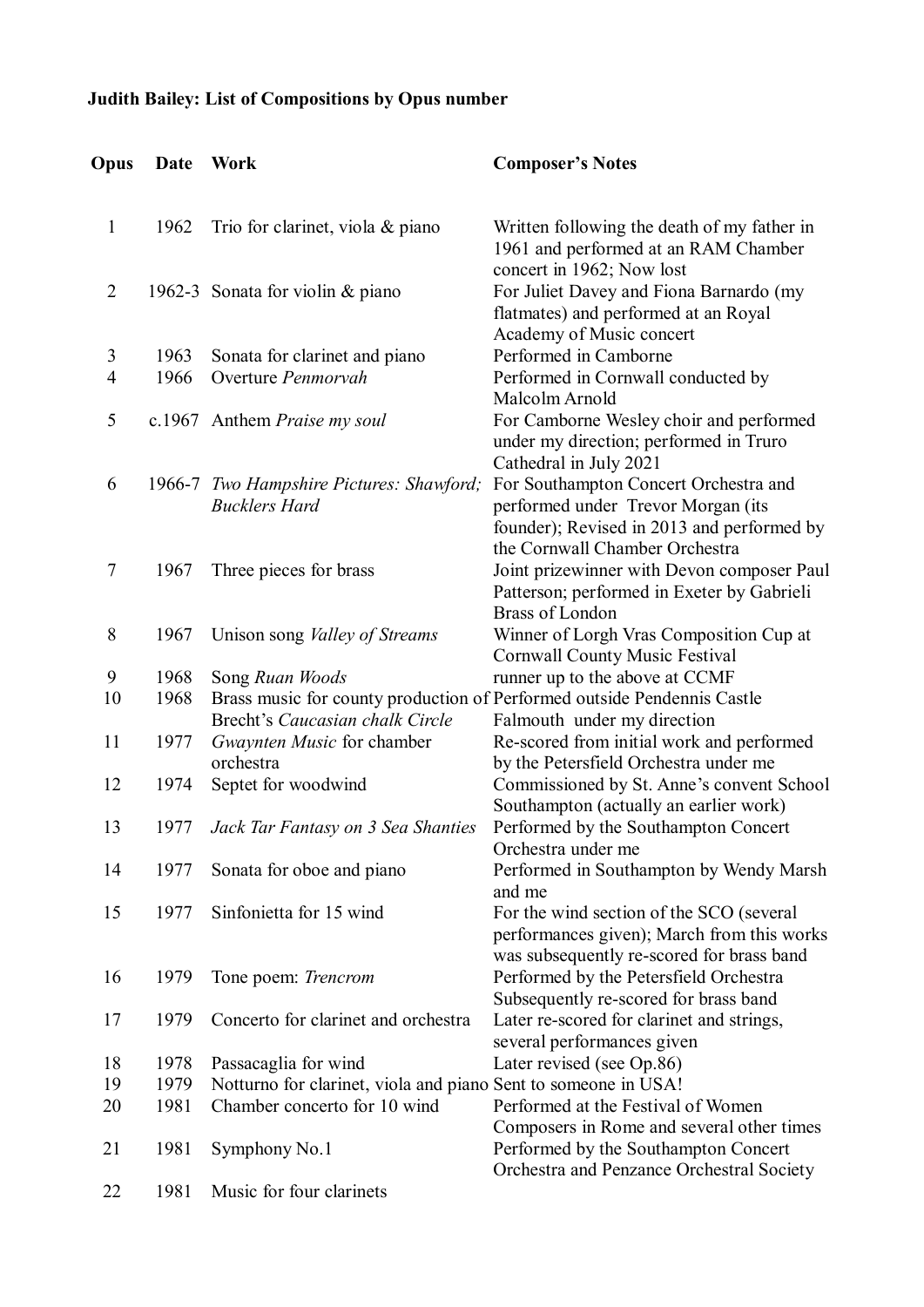| 23 | 1982 | Anthems for choir and organ: <i>From</i><br>East to West and Lighten our<br>darkness |                                              |
|----|------|--------------------------------------------------------------------------------------|----------------------------------------------|
| 24 |      | 1981-2 Symphony No.2                                                                 | Performed by the Petersfield Orchestra       |
| 25 | 1982 | Wind quintet                                                                         |                                              |
| 26 | 1983 | Wind octet                                                                           |                                              |
| 27 |      |                                                                                      |                                              |
|    | 1983 | Seascape for choir and chamber                                                       | Commissioned by the Petersfield Music        |
|    |      | orchestra                                                                            | Festival                                     |
| 28 |      | 1983-4 Festive concert piece for wind                                                |                                              |
| 29 | 1985 | Little overture for brass                                                            |                                              |
| 30 | 1985 | Holiday for winds                                                                    | Later revised and renamed Joplinesque        |
| 31 |      | 1985-6 String quartet †                                                              | Written following the death of my mother     |
| 32 | 1986 | Overture Penwith for orchestra                                                       | There is also a version for wind band        |
| 33 | 1987 | Mordryg for clarinet and piano                                                       | Performed several times                      |
| 34 | 1987 | Corollow for strings                                                                 |                                              |
| 35 | 1988 | Concerto for clarinet and strings                                                    | Revision of Op.17                            |
| 36 | 1988 | Fiesta for orchestra                                                                 | Revised 2018-9                               |
| 37 | 1988 | Faith for soprano flute and piano                                                    | Performed St Michaels' Mount Chapel          |
| 38 | 1989 | Wind Willows for woodwind trio                                                       |                                              |
| 39 | 1990 | String quartet <i>Burnt Norton</i> (first of                                         | Revised in 2020 and remaining three quartets |
|    |      | four quartets linked to T.S. Eliot's                                                 | completed around the same time               |
|    |      | Poems The Four Quartets)                                                             |                                              |
| 40 | 1990 | Three Improvisations of Cornish Folk                                                 |                                              |
|    |      | <i>Melodies:</i> flute and piano                                                     |                                              |
| 41 | 1991 | Celebration for wind band                                                            | Performed in the USA                         |
| 42 | 1991 | Gwithian: song cycle for tenor and                                                   |                                              |
|    |      | piano (five songs)                                                                   |                                              |
| 43 | 1991 | Song of Oberon for baritone, cor                                                     | Commissioned by the late Julian Edwards      |
|    |      | anglais and piano                                                                    |                                              |
| 44 |      | 1991-2 Havas - a period of summer for                                                |                                              |
|    |      | orchestra *                                                                          |                                              |
| 45 | 1992 | Corollow for strings                                                                 | Revision of Op.34                            |
| 46 | 1993 | Overture Cormoran for brass band                                                     |                                              |
| 47 | 1993 | Quintet for clarinet and string quartet                                              |                                              |
|    |      |                                                                                      |                                              |
| 48 |      | Voyage                                                                               | Commissioned by a member of SCO and not      |
|    |      |                                                                                      | retained                                     |
| 49 | 1994 | <i>Tubalate Tanze</i> for tuba quartet                                               | For Tubalate Brass London                    |
| 50 | 1994 | Three Sources for a River (three two-                                                |                                              |
|    |      | part pieces for clarinets)                                                           |                                              |
| 51 | 1994 | Towers of San Gimignano for solo                                                     | Performed in Truro Cathedral in July 2021    |
|    |      | piano †                                                                              |                                              |
| 52 | 1995 | From Three Sea Paintings of Paul                                                     | Performed by the Portsmouth New Music        |
|    |      | Nash for chamber orchestra                                                           | Orchestra in the 1990s and Cornwall          |
|    |      |                                                                                      | Chamber Orchestra c.2017                     |
|    |      |                                                                                      |                                              |
| 53 |      | <i>Jack Tar</i> (version of Op.13 for brass                                          |                                              |
|    |      | quartet)                                                                             |                                              |
| 54 | 1996 | Two Celtic Folksongs (SATB)                                                          |                                              |
| 55 |      | 1995-6 Concerto for orchestra *                                                      | Commissioned by Patrick Waller and           |
|    |      |                                                                                      | performed by the Southampton Concert         |
|    |      |                                                                                      | Orchestra                                    |
| 56 | 1996 | <i>Skyline</i> for 8 brass players                                                   | Taken from first movement of the wind octet  |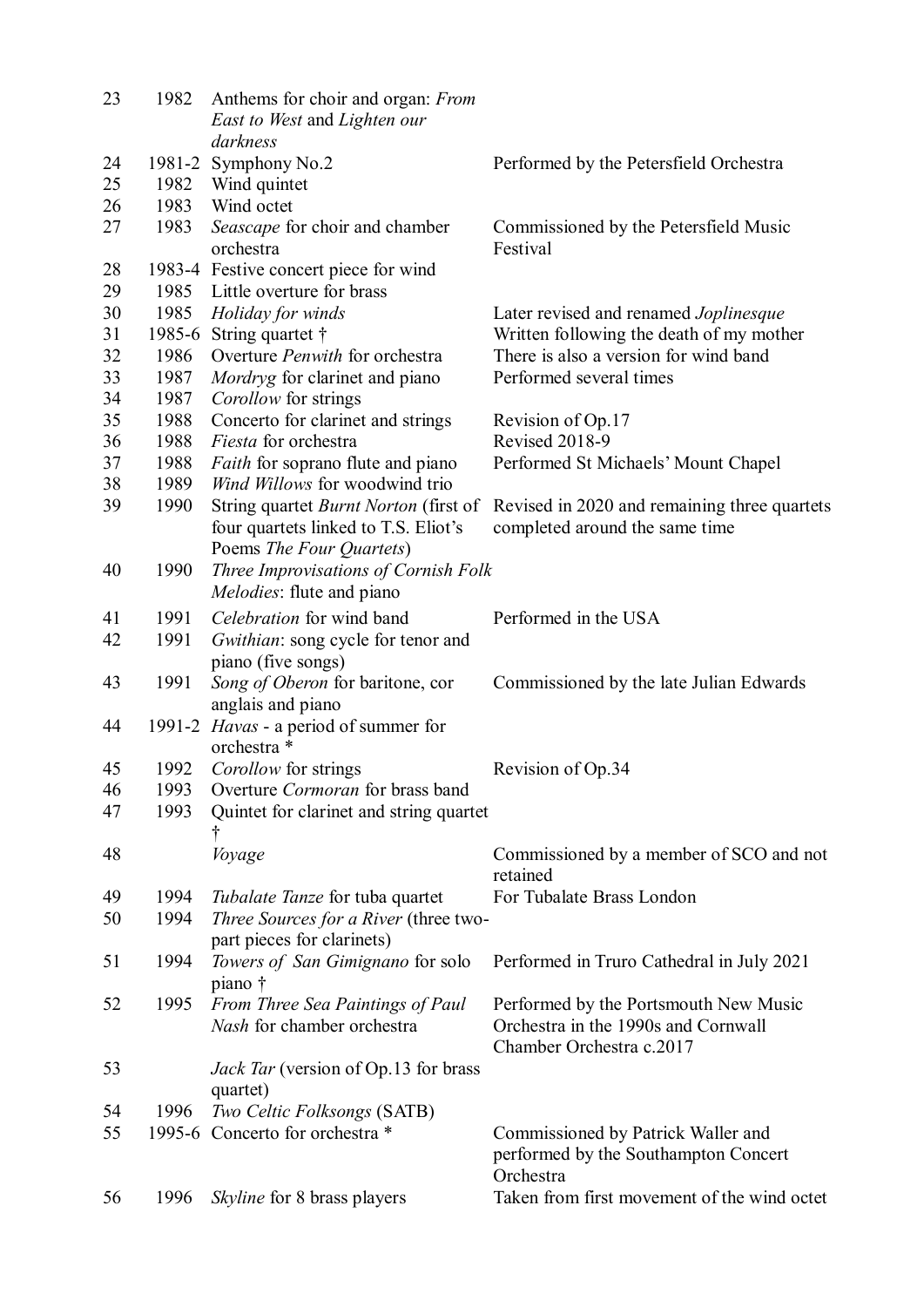| 57           | 1997           | <i>Y</i> gwynt for clarinet and piano                          | Commissioned by the Welsh painter John<br>Elwyn                                                             |
|--------------|----------------|----------------------------------------------------------------|-------------------------------------------------------------------------------------------------------------|
| 58           | 1997           | Sou'wester for wind quintet                                    | Frequently performed by "Force Five" in<br>Cornwall                                                         |
| 59           | 1997           | <i>Egloshayle</i> trio for strings $\dagger$                   | Commissioned by the late Tony Cox for the<br>Delicato Trio; performed in Truro Cathedral<br>in July 2021    |
| 60           | 1997           | Zigzag for clarinet or saxophone<br>quartet                    |                                                                                                             |
| 61           | 1998           | Mor gwyns for clarinet choir                                   |                                                                                                             |
| 62           | 1998           | Stems from Cornwall for wind<br>quintet                        | Frequently performed by "Force Five" in<br>Cornwall                                                         |
| 63           | 1998           | Point, Line, Plane for solo oboe                               |                                                                                                             |
| 64           | 1998           | <b>Windward for Clarinet Choir</b>                             |                                                                                                             |
| 65           | 1999           | Aquamarine Waltz for cello and<br>piano †                      | Commissioned by Isabel Young; performed<br>in Truro Cathedral in July 2021                                  |
| 66           |                | Primary Colours for baritone, horn<br>and wind quintet         | Requested by a student but not retained                                                                     |
| 67           |                | 1999-00 String quintet Caledonia                               |                                                                                                             |
| 68           | 2000           | Piano trio Microminiature 1 †                                  |                                                                                                             |
| 69           | 2000           | Sounds of Gosport                                              | Commissioned for strings youth orchestra in<br>Hampshire                                                    |
| 70           | 2000           | Piano trio Microminiature 2 †                                  |                                                                                                             |
| 71           | 2000           | Platinum Wood                                                  | Commissioned for the Northwood String                                                                       |
|              |                |                                                                | Orchestra's 75 <sup>th</sup> anniversary (Southampton)                                                      |
| 72           | 2001           | Visions of Hildegard for clarinet,<br>violin, cello and piano† |                                                                                                             |
| 73           |                | Flute concerto based on the<br>Londonderry Air                 | Requested by an orchestral flautist and not<br>retained                                                     |
| 74           | 2002           | Music for a Jubilee                                            | Commissioned by the Truro Sinfonia                                                                          |
| 75           | 2003           | <i>Elements</i> for flute, clarinet, violin<br>and cello       | Performed at COMA                                                                                           |
| 76           | 2004           | memory of Isabel †                                             | Light for violin, viola, and piano in Performed in Truro Cathedral in July 2021                             |
| 77           |                | Dialogue for flute, clarinet, violin<br>and cello              | Performed at COMA 2005                                                                                      |
| 78           |                | Short cello solo                                               | Not retained                                                                                                |
| 79           | 2005           | Three Meditations upon Christmas                               |                                                                                                             |
| 80           | 2006           |                                                                | Overture Whethoryon for wind dectet Performed by Laurence Perkins on wind<br>courses                        |
| 81           | 2006           | <i>Intrada</i> for 6 wind                                      | Written for Catherine Pluygers' New London<br>Wind Orchestra                                                |
| 82           | 2007           | <i>Kessenyas kerth alls</i> (Cliff Walk                        | Performed by the Cornwall Chamber                                                                           |
| 83           | 2007           | Symphony)<br><b>Boughs of Holly (orchestral</b>                | Orchestra                                                                                                   |
| 84           | 2011           | Christmas piece)<br>Dances for clarinet, viola and double-     |                                                                                                             |
|              |                | bass                                                           |                                                                                                             |
| 85           | 2011           | Deo gratias for string orchestra                               |                                                                                                             |
| 86/1         | 2011           | Revision of Passacaglia Op.18                                  | For the New London Wind Orchestra                                                                           |
| 86/2<br>86/3 | 2012-3<br>2014 | Chorale for horn, trumpet and                                  | Sextet for trombone and wind quintet For the New London Wind Orchestra<br>For the New London Wind Orchestra |